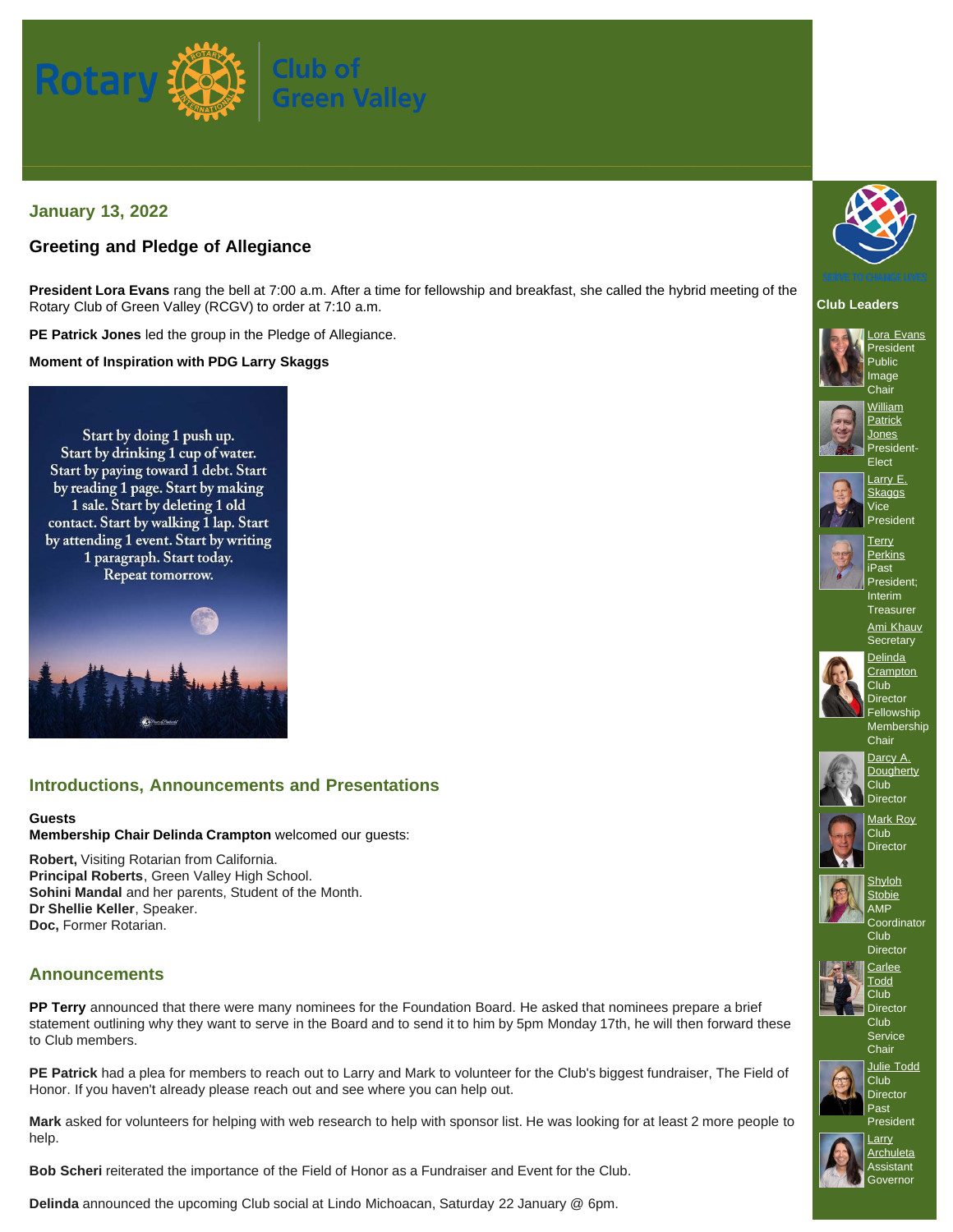**President Lora** needs to know by **January 20th**, about your attendance for the upcoming joint Club meeting with DG Betsy Barry. It will be Wednesday, February 9, 2022, from 6-8 p.m. at the Red Rock Country Club. It will be a Cash Bar with hors d'oeuvres.

### **Presentations**

**President Lora Evans** presented Sohini Mandal with her student of the month plague. Principal Roberts and Sohini's parents were in attendance.



## **Trivia, Fines, Bucks and Dollars**

**PE Patrick Jones,** shared trivia from  $\circledast$ This Day in History.  $\circledast$  No One won immunity as it was a joint effort in getting the answer that in **1794**, 2 stripes were added to the flag for Kentucky and Vermont.





**1818** - Stopped adding stripes to the flag.

**1928** - RCA's first television. The screen on the first television was 1.5 sq inches.

**1930** - Comic strip steam boat Willie.

1**942** - 1st pilot to successfully exit an aircraft using the ejection seat.



A bevy of latecomers spun the wheel and were fined.

### **Birthdays**

Robert Dworkin January 12th Ami Khauv January 31st

### **Years of Service**

Mike Peterson 01-18-2007 15 Years Debbie Mitsch 01-08-2015 7 Years

Lora Evans 01-04-2018 4 Years

Valerie Salerno 01-24-2019 3 Years Sharon Rodriguez 01-23-2020

### **Club Meeting**

2 Years

Green Valley has two meeting times:

The morning traditional meeting is at

Wildhorse Golf Club 2100 W Warm Springs Henderson 89014

Thursday at 07:00 AM (This meeting is also available via Zoom. Check our webpage for details.)

#### AMP

(Alternative Meeting Program) meets at 6:00 p.m. on the second Thursday each month.

For information, please visit our webpage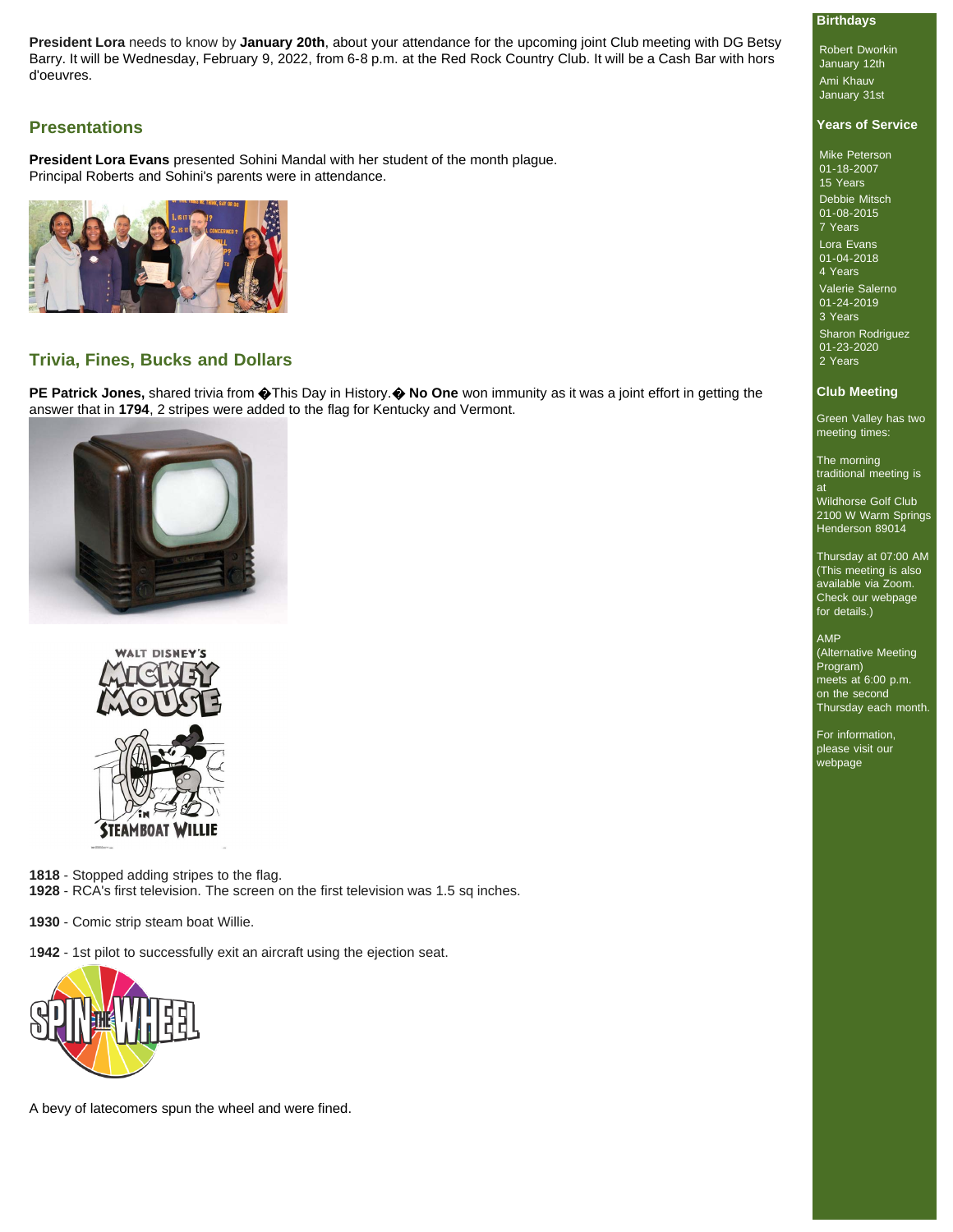

**Debbie Mitch's** new puppy turned 1, and for the student of the month.

**Mark Roy's** wife has shingles.

**PDG Larry Skaggs** homeowners dues charged in US dollars instead of pesos.

**PP Terry Perkin's** wife is going for surgery. HB for the student of the month.

**George Baggot**, HB for Chef TY wanting to become a member of GV.

**Art Macarios** dollar for Terry wife and casino let him win yesterday.

**Susan Johnson** for student of the month and returned from her husband's hometown. They were doing renovations there. They are going wine tasting over the weekend for their 35th wedding anniversary.

**Dave Jochman** is vertical and still in the game. He was stung on the ear in an outhouse when he was 4 years old.

**Delinda Crampton's** dad had no electricity or running water. Her cousin passed away. She had a HBs for Bob Scheri's son Nick who helped guide her son to a specialized high school and for the student of the month

**Visiting Rotarian, Robert's** Club will be celebrating 100 years this year. He has been a Rotarian for 5 yrs.

**PP Bob Hulshouser,** HB's for student of the month and her parents, and for a young mentee who was doing exceptionally well.

**Darcy Dougherty** for student of the month and waved at Susan $\hat{\phi}$ s husband hometown when she was on her road trip. She raffled fleece jackets in her group of Knight's ticket holders and won. She loves our Club and enjoys the time spent with the members.

**PP Julie Todd** for student of the month and good weather asking for well wished as she goes to her appointment with the spine doctor.

**Kim Kobriger** for student and her being a swimmer and the Badgers win.

**Kay Doxilly** HB's for student of the month and her parents and for wonderful mentors. DD for my baby cousin who passed yesterday.

### **Program**

#### **Dr. Shellie Keller, Director, Centers for Academic Success, CSN**

Dr. Shellie Keller is a higher education and mental health professional who is dedicated to creating opportunities for personal and professional growth for others in the community. She teaches communication and academic success courses at the College of Southern Nevada where she is also the director of academic success. Dr. Keller graduated with her business degree at CSN in 1999 and is a strong advocate for the community college mission. She earned a M.A. in Communication Studies, a Master $\bullet$ s in Business Administration, and a doctorate in Higher Education Leadership. Recently she returned to UNLV to earn the M.S. in Clinical Mental Health Counseling and is now a practicing counselor in Nevada. Dr. Keller is a recent nominee for KLAS-TV�s 2021 Remarkable Woman of Las Vegas and a recipient of the 2021 Beacon Award for Excellence in Student Achievement and Success awarded by the Northwest Commission on Colleges & Universities.

Dr. Keller, expressed her thanks for the warm welcome she received by the members of Green Valley Rotary Club. She was inspired by the student of the month and her accomplishments.

Dr. Keller moved to Las Vegas in 1994, after having been homeless for 2 years; she was an alcoholic and an addict at the time and made the decision to move here to live with her mom. Her sister thought that it may have been the wrong choice for her at the time but Dr. Keller $\hat{\boldsymbol{\varphi}}$ s story proves that it is not how one starts that matters. A counselor at a rehab center in Utah encouraged her to attend a community college. When she got back from her treatment, she went to CSN and enrolled.

Dr. Keller went through college inspire of her fears because she had mentors who encouraged her. She highlights the importance of professors and instructors and their role as mentors. She is most grateful for Dr. Daniel McAllister (deceased) who broadened her horizon through volunteering. Dr. Keller has become an outstanding leader in our community through her many acts of service.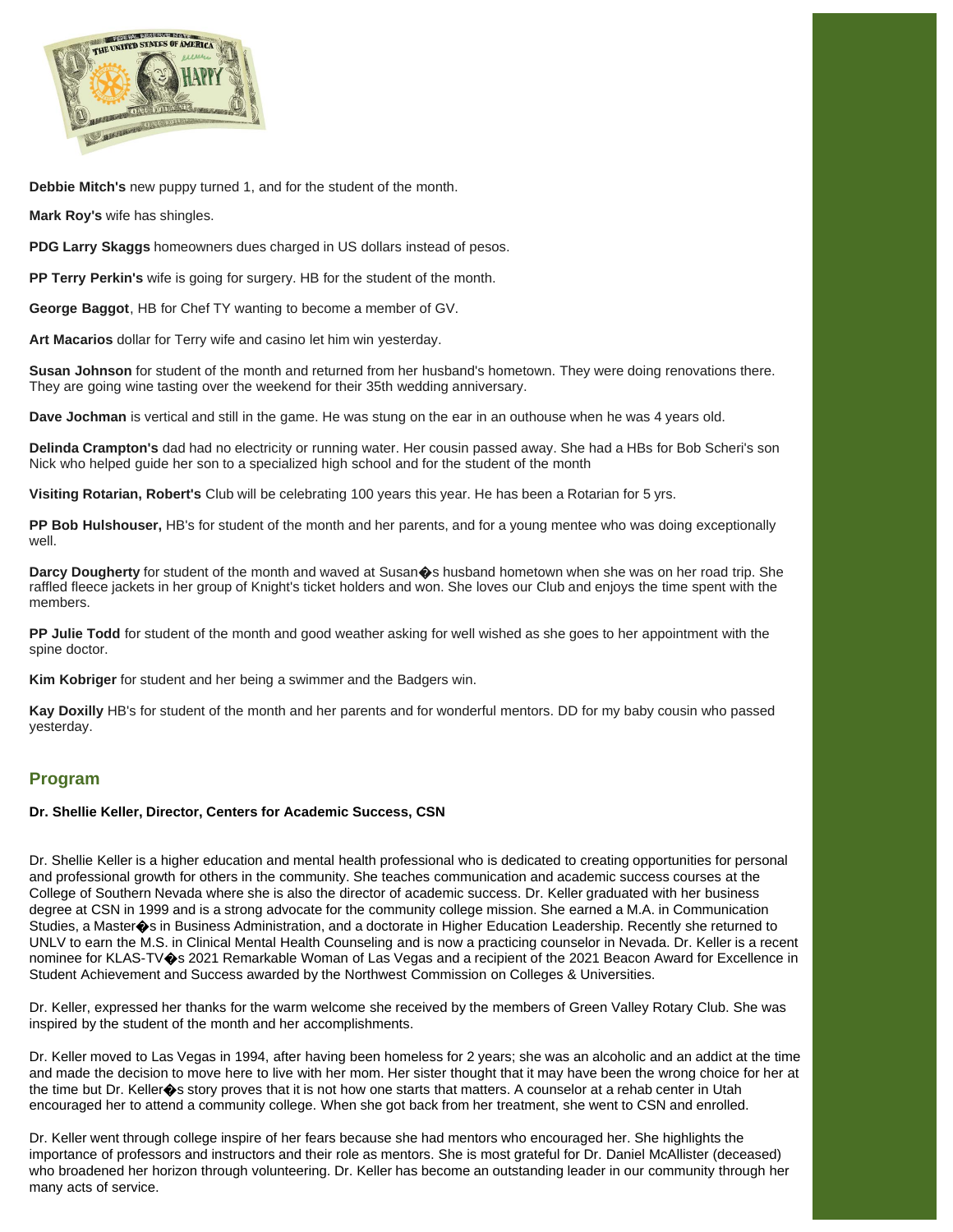She is an advocated for mental health, and she finds ways to integrate her love for educating and helping others with mental health challenges.

There are many ways to be involved with a CSN. There are learning opportunities for everyone; by becoming an instructor, a tutor or by becoming a mentor.

The Promise Scholarship offers free community college to students who have the need. This program requires every student to have a mentor. Please consider becoming a mentor with CSN. Visit [csn.edu/promise/become-a-mentor](https://www.csn.edu/promise/become-a-mentor) for more information.



# **Adjournment**

**PP Darcy** won \$10 in the raffle. The pot was at \$248.50. PP Darcy then led the group in recitation of the *Four-Way Test of the Things We Think, Say or Do.*

**President Lora Evans** adjourned the meeting at 8:20 a.m.

## **AMP Meeting Information**

**Day: 2nd Thursday of the every month Time: 6pm Location: Online**

### **District 5300 News**

#### **District Story**

By Elizabeth McDonough Barry on Wednesday, January 12, 2022



Happy New Year! Here�s to a fabulous 2022! Let�s say, �Good-bye� to Covid and all its alphabetical variations and mutations!

> Wasn $\bigcirc$ t our float in the Rose Parade just gorgeous? Thank you to all those who volunteered and to PDG Randy Pote who rode the float. He and his committee were fantastic. There were some cold and rainy days and, as usual, we Rotarians stepped up! My daughter and I along with her Girl Scout troop, had a fun time helping out. My daughter, Maggie, was one of those fearless souls who ventured high onto the scaffolding to help decorate the Mutual of Omaha float. I $\spadesuit$ m sure you all noticed that the under-belly of the whale was well decorated! I stood on the ground with some of her Girl Scout sisters and helped put the flowers on the Rotary float $\clubsuit$ s bookmark. Then, I was all set to be one of the walkers only to have my husband test positive for Covid. That was a big bummer, to say the least. The good news is that with the vaccinations, we came through Omicron just feeling like we